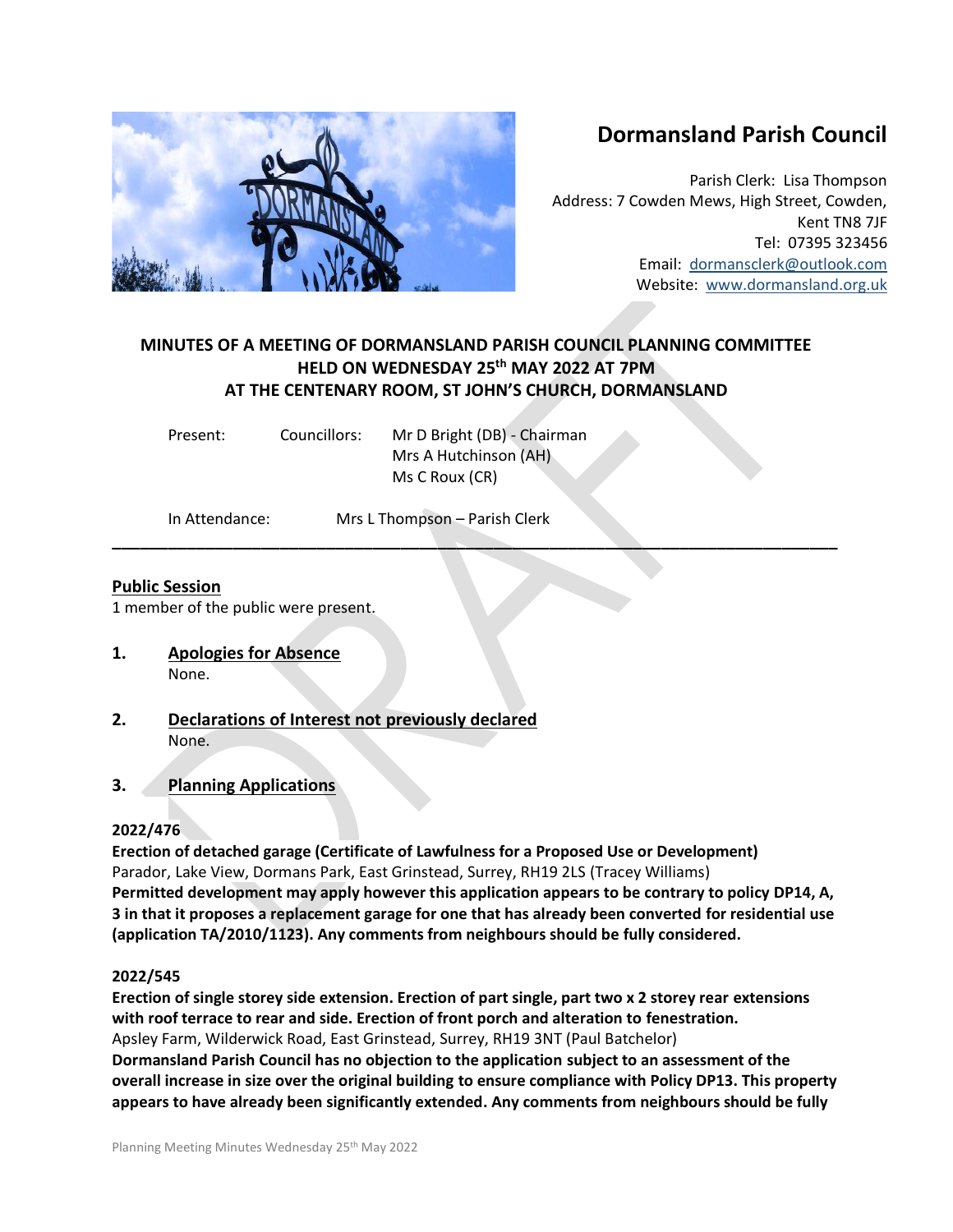#### **considered.**

#### **2022/460**

**Continued use of land as domestic curtilage to the property (Application for a Certificate of Lawful Development for an Existing Use or Development)**

White House, Moor Lane, Dormansland, Lingfield, Surrey, RH7 6NX (Hannah Middleton) **Dormansland Parish Council reiterates its view that the structure of the garage should , at a minimum, be reduced in size so that it fits clearly within the curtilage of the property. Its current size and obvious extension onto agricultural land is incongruous and impacts on the openness of the Green Belt.**

#### **2022/484**

**Replace damaged kitchen window. Repointing of chimney stack and stripping inside chimney breast. Repair work to damaged oak timbers (Listed Building Consent)**

40 West Street, Dormansland, Lingfield, Surrey, RH7 6QS (Tracey Williams)

**Dormansland Parish Council has no observations to make on this Listed Building Consent application.**

#### **2022/613/TPO**

**1) - Oak - Fell - stem left at hedge height for habitat** 

**3) - Yew - Lower 5 branches at 3m height of 4-5metres long to be taken back to main trunk. Above that at 6m height branches going horizontally down onto roof to be reduced by +-3metres.** Claridge House, Dormans Road, Dormansland, Lingfield, Surrey, RH7 6QH (Alastair Durkin) **Dormansland Parish Council has no objection to this application subject to approval of the Tree Officer. Please note that the council is in principle opposed to the felling of any tree unless deemed dangerous or diseased and any pruning or trimming should not be to the detriment of the health or appearance of the tree.**

#### **2022/624**

**Replace damaged kitchen window. Repointing of chimney stack and stripping inside chimney breast. Repair work to damaged oak timbers**

40 West Street, Dormansland, Lingfield, Surrey, RH7 6QS (Tracey Williams)

**Dormansland Parish Council has no observations to make on this Listed Building Consent application.**

#### **2022/452**

**Removal or variation of conditions 2 (Approved drawings) and 3 (Materials) of planning permission ref: 2017/1641 (Demolition of existing garage. Erection of single storey front extension with side dormer and conversion of loft space to habitable accommodation. Single storey side/rear extension and extension to existing rear dormer in association with conversion of additional loft space to habitable accommodation. Changes to fenestration including removal/installation of windows and doors) to allow for changes to the approved rear extension, dormer and materials.** Tetherfield, Park Road, Dormans Park, East Grinstead, Surrey, RH19 2NQ (Hannah Middleton) **Dormansland Parish Council has no comment to make on this application.**

#### **2022/509**

**Erection of part single/part two storey front and rear extensions and a glass walkway to the existing garage. Façade and roof remodelling.**

Hafod, Eden Vale, Dormans Park, East Grinstead, Surrey, RH19 2LT (Hannah Middleton) **Dormansland Parish Council has no objection to the application subject to an assessment of the**